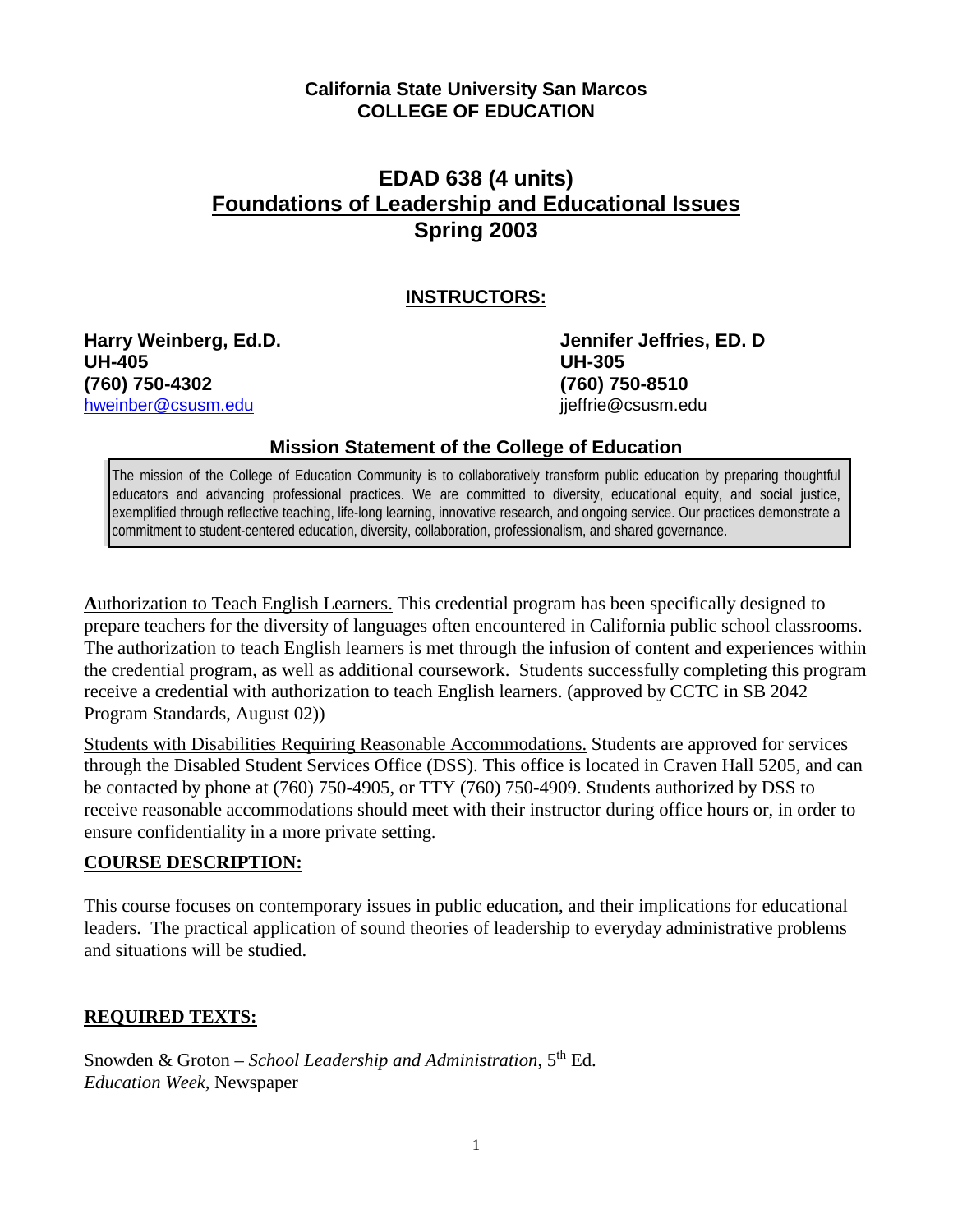## **PURPOSE AND GOALS:**

The purpose of this course is to give students an understanding of the dynamics of leadership and management in the arena of current critical educational issues. It is expected that students will gain both a conceptual understanding of leadership and develop a personal, productive leadership model. Students will study and understand the impact of leadership in the context of the educational organization and major issues that must be addressed.

Course goals include the ability to:

- 1. Develop a personal definition, understanding and philosophy of leadership.
- 2. Develop knowledge and understanding of brief historical perspective of leadership.
- 3. Understand the role of leadership outward from the organization marketing.
- 4. Understand the role of leadership within the organization effectiveness and productivity.
- 5. Understand the role and purpose of organization.
- 6. Have knowledge and understanding of a brief historical perspective of theories of human needs and motivation.
- 7. Define and understand power it's uses and abuses.
- 8. Understand the basic functions of management planning, organizing, directing/motivating, controlling and evaluating.
- 9. Identify and understand the key, current critical issues in education and the need of appropriate action/reaction.
- 10. Understand and develop skills in conflict management and resolution.
- 11. Develop an understanding as to why some leaders succeed and others do not.
- 12. Have a personal, guiding, working definition of leadership, power, authority, management and administration.
- 13. Have an understanding of the keys to effective executive.
- 14. Understand the concepts of participatory management and empowerment.
- 15. Understand and develop an ethical framework for leadership.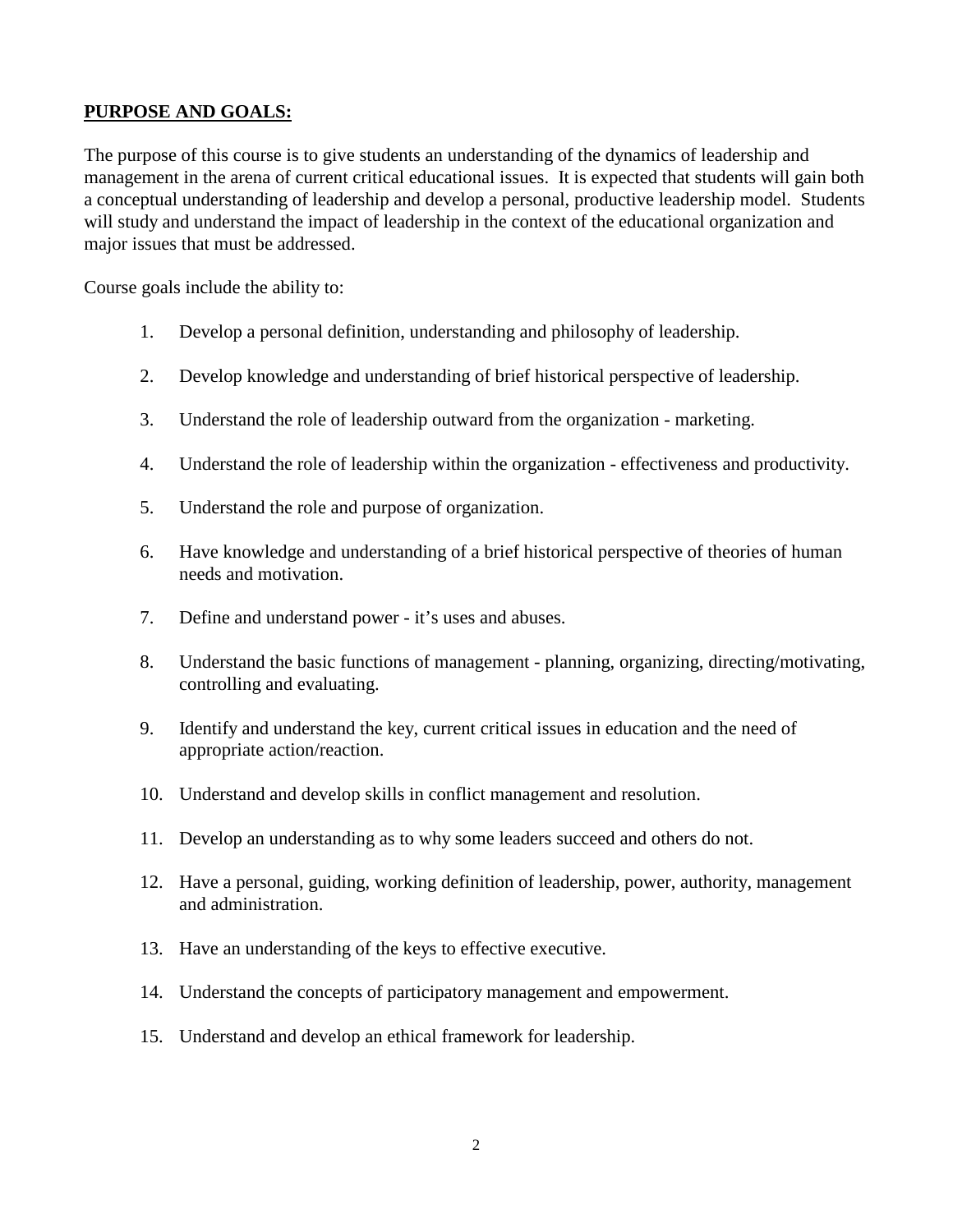## **REQUIREMENTS AND GRADING**:

#### **Grading Policy:**

1. Attendance policy of the College of Education: Due to the dynamic and interactive nature of this course, all students are expected to attend all classes and participate actively. At a minimum, students must attend more than 80% of class time, or may not receive a passing grade for the course, at the discretion of the instructor.

Students who miss a class should discuss the make-up assignment with the instructor. Should the student have extenuating circumstances, s/he should contact the instructor as soon as possible; students are expected to complete the make-up as quickly as possible.

- 2. The following are expectations of every student:
	- Active participation in class discussions/activities & encouragement of colleagues to do the same
	- Completion of all course requirements on time
	- Demonstration of learning, thinking, stretching, listening, reflecting
	- A high level of scholarship is expected of all graduate students

*Clad Competencies* - Instructors will review which competencies will be addressed in the course. (competencies attached)

*In-class Participation* - In-class discussion, posing and responding to questions, and active participation in all group activities is expected of all students. Students are expected to contribute, not dominate, and to ensure the participation of all other students.

*Debates* – Small groups will participate in an oral debate on a major contemporary issue in education. The debate will present a description of the issue and information based on research, pro and con perspectives, analysis of the issue's implications, a summary and conclusions. Following each presentation students observing the debate will submit a one-page paper critiquing the debate. In-class time will be provided for selection, organization and exploration of debate topics.

Debate format:

- 20 min. Opening Statement: 10 min. each side
- 10 min. Rebuttal and Questions: 5 min. each side
- 10 min. Closing Statement: 5 min. each side
- 10 min. Quiet reflection & note making by observers in preparation for 1 page critique

*Individual Presentations* - Students will lead weekly discussions of current issues presented in *Education Week*.

*Case Studies and In-baskets* – Instructors will describe these activities in class.

*Final Paper* – In this final paper of your Preliminary Administrative Services Credential program, you are to present your leadership philosophy focused on a school leader's primary mission of ensuring the achievement of every student. You have studied leadership through courses, readings, experiences, and observations for the past two years. This paper is your opportunity to synthesize what you have learned about leadership. Write as if you were the principal of a school. Describe your philosophy and show evidence of deep thought and insight, referring to the knowledge, skills and wisdom you gained over the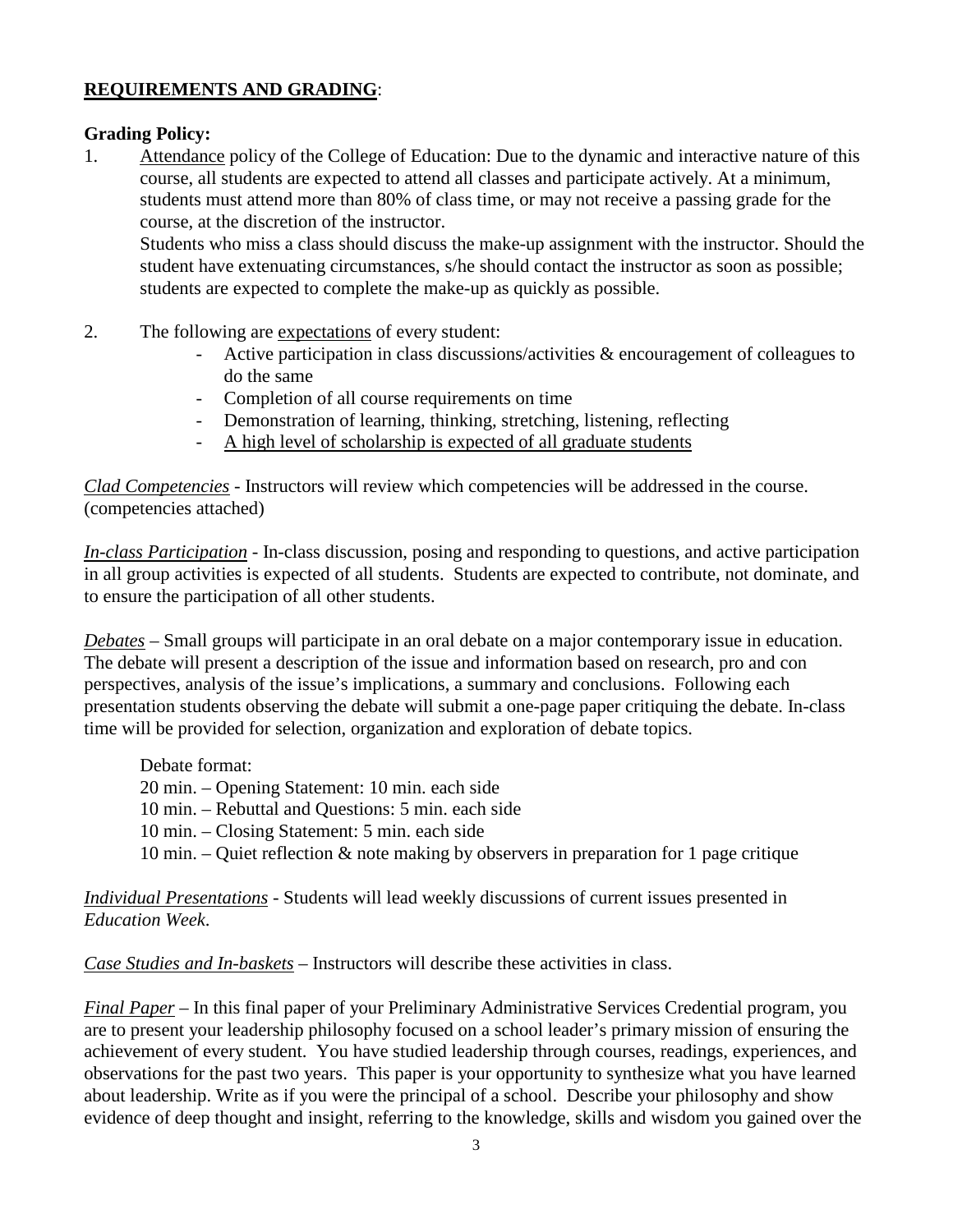past two years in this CSUSM leadership program. Be specific, citing specific readings, research, class lessons, and experiences.

Your paper must be of the highest quality, a maximum of 4 pages, double-spaced using 11 or12 point font. Do not use clichés or current faddish or educational jargon.

*Final Presentations* – Each person will make a final presentation to the class, describing her/his two most powerful leadership learnings from the program. The guideline sheet is attached. This guideline sheet will be completed by each class member to serve as feedback for each presenter.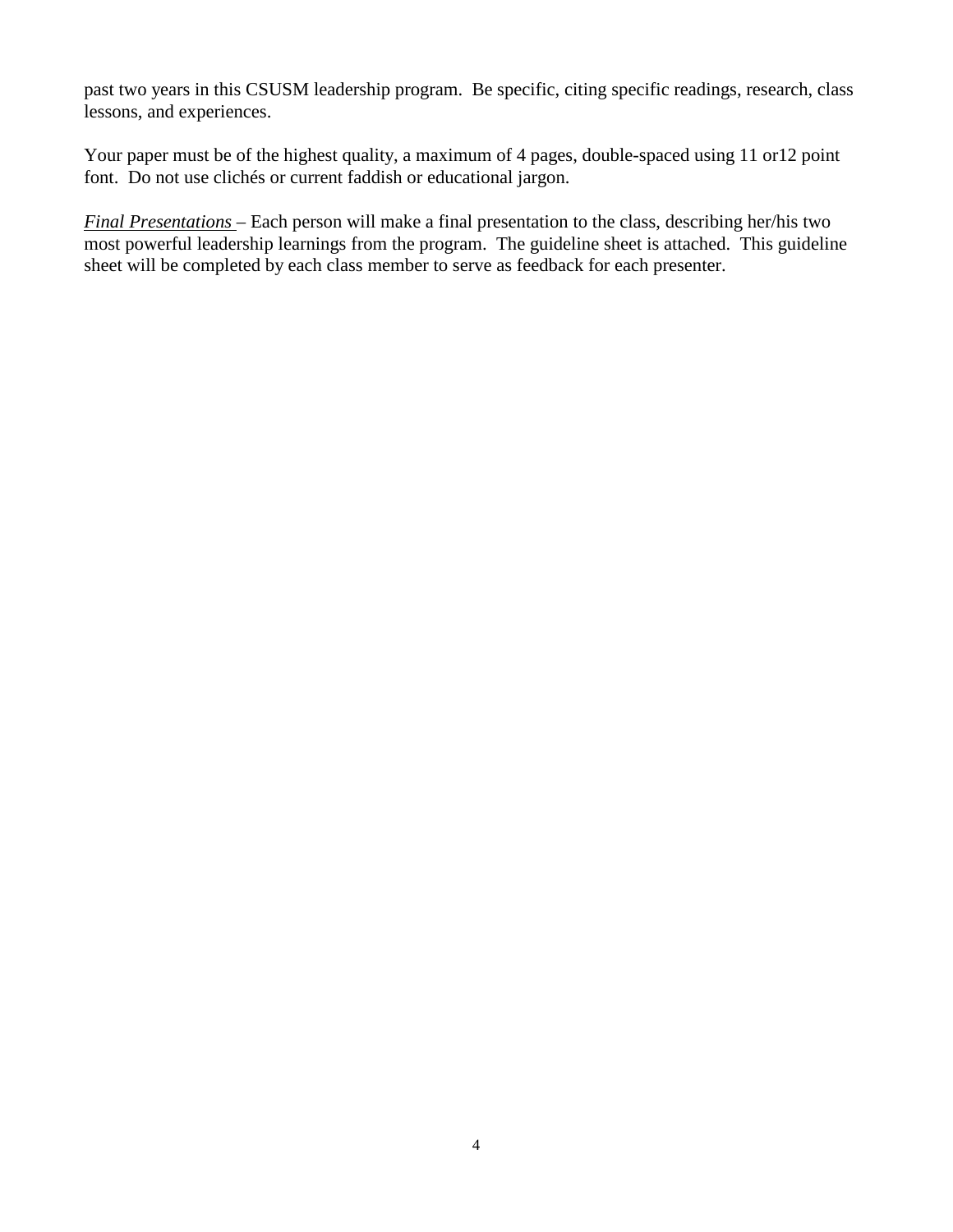## **Spring 2003 Tentative Schedule**

#### **Date Topic**

- 1/27 Review course outline and student responsibilities.
- 2/3 Politics and the Community; Role of Research; Current issues discussion (*Education Week)*
- 2/10 In Basket exericse; Case Study; Current issues discussion (*Education Week)*
- 2/17 Critical Issue Debate: Should the curriculum be standardized for all students at the state, and/or the national level?; Current issues discussion (*Education Week)*
- 2/24 Critical Issue Debate Church/State issues: Have public schools adequately accommodated religion?; Case Study; Current issues discussion (*Education Week*)
- 3/3 Ethics; Critical Issue Debate: Has Title IX served its purpose and is it time for it to be repealed?; Current issues discussion (*Education Week)*
- 3/10 Critical Issue Debate Progress of Reform Efforts: Will (or are) intervention and rewards programs based on high stakes testing lead to improved student learning? Case Study; Current issues discussion (*Education Week*)
- 3/17 Critical Issue Debate Creating safe/well-run school: Does the fear of school violence/substance issues warrant a "zero tolerance" policy? Case Study; Current issues discussion (*Education Week)*
- 3/24 Critical Issue Debate School Choice: Can school choice/privatization lead the way to educational reform? Case Study; Current issues discussion (*Education Week*)
- 3/31 SPRING BREAK—NO CLASS SESSION
- 4/7 Leadership Simulation Exercise; Case Study; Current issues discussion (*Education Week*)
- 4/14 Critical Issue Debate Teacher Unions: Detrimental or Beneficial? Case Study; Current issues discussion (*Education Week*)
- 4/21 In-basket exercise; Case Study; Current issues discussion (*Education Week*)
- 4/28 Begin final portfolio presentations; Current issue discussion (*Education Week*)
- 5/5 Final Portfolio Presentations; Leadership Paper Due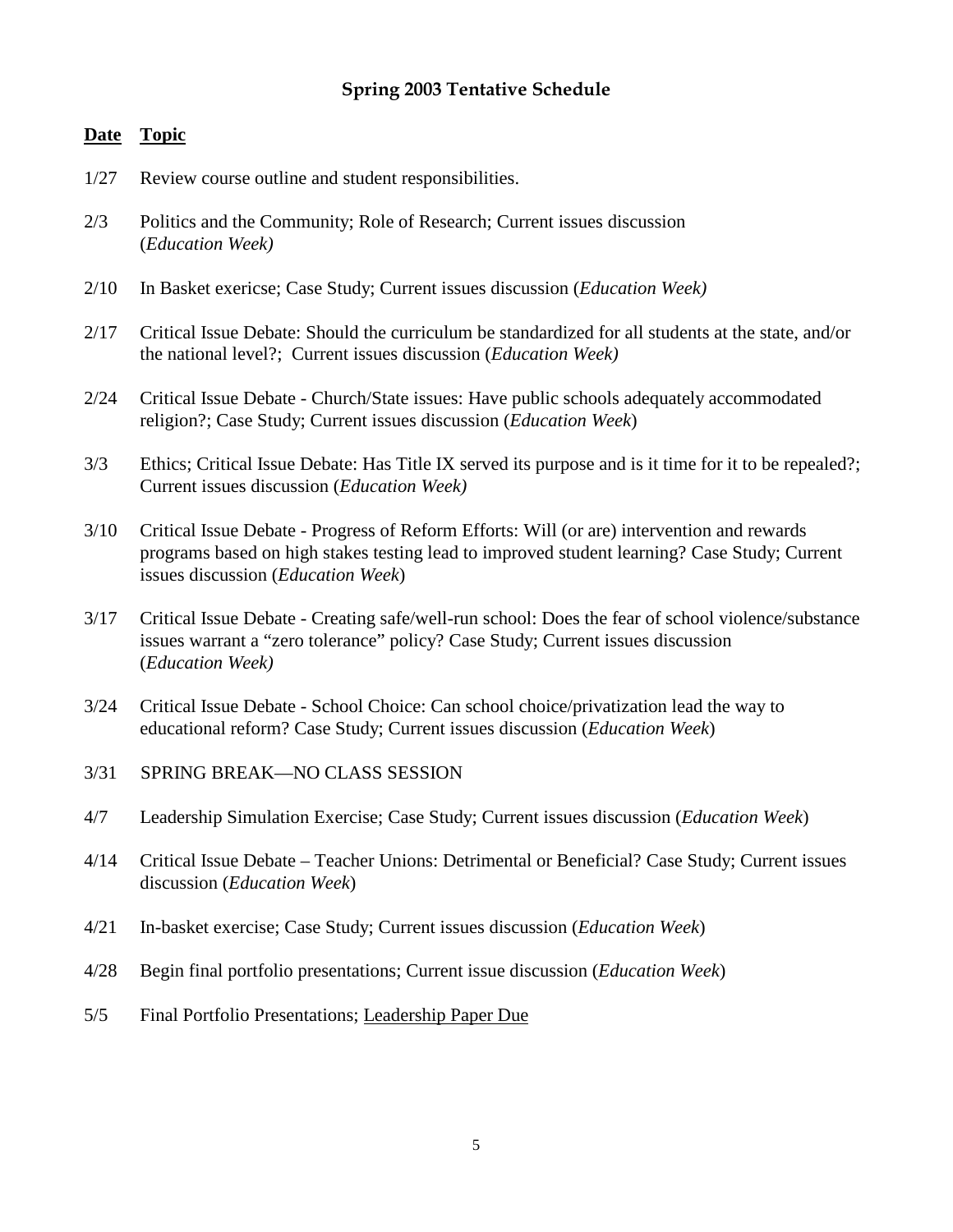#### **EDAD 638 FINAL PORTFOLIO PRESENTATION**

By:

*Spring 2003*

- 1. What was the presenter's first most powerful learning?
- ♦ Why is it significant?
- ♦ How was it learned?
- ♦ What is the significance *for action* does this have for the person as a school site leader?

- 2. Second most powerful learning?
	- $\bullet$  Why is it significant?
	- ♦ How was it learned?
	- ♦ What is the significance *for action* does this have for the person as a school site leader?